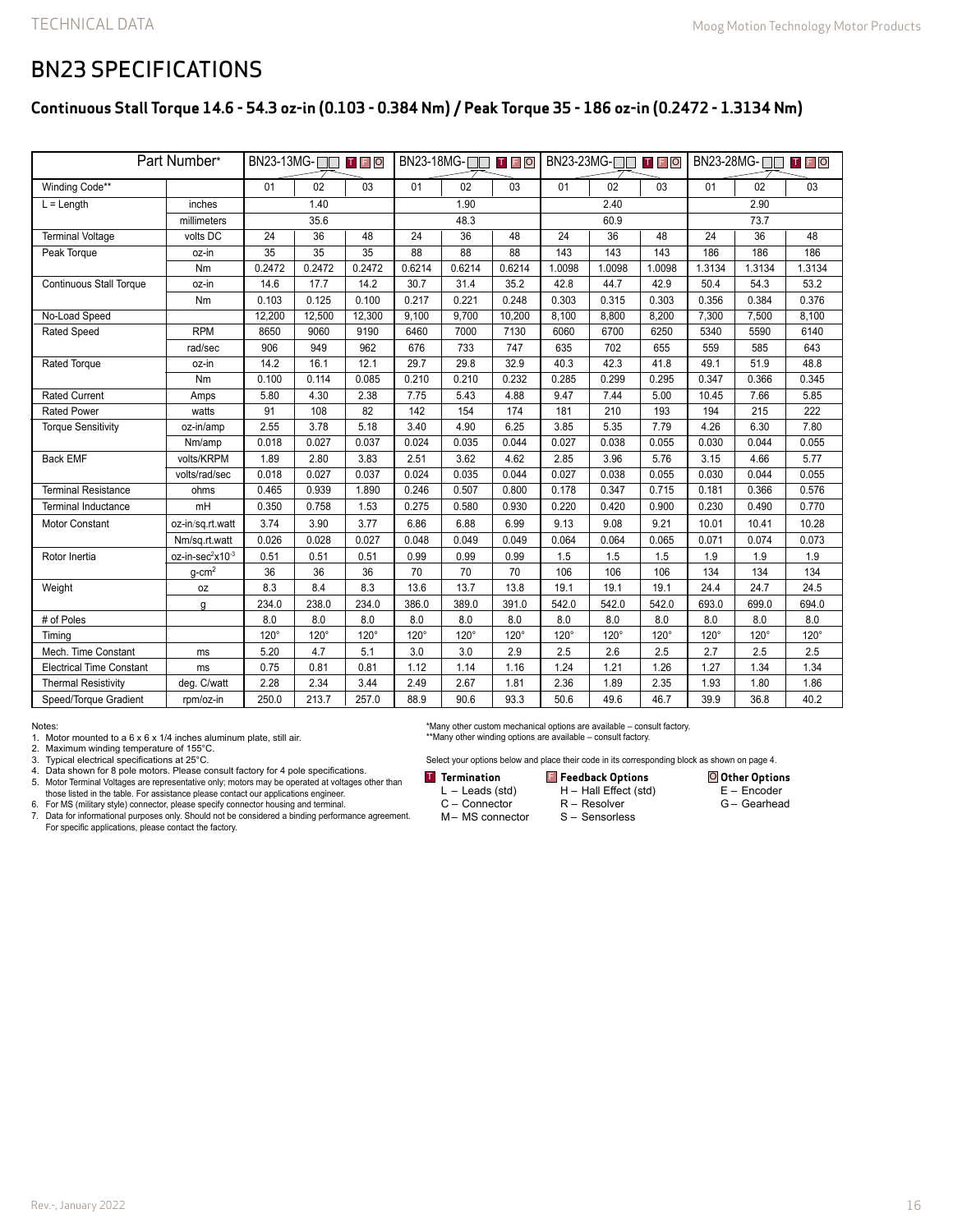# BN23 TYPICAL OUTLINE - HOUSED





Dimensions are in inches (millimeters)

*\*We reserve the right to use solid color wires or white wires with color trace.*

White / Brown White

7 S1 OUT 8 S3 OUT

## BN23 TYPICAL OUTLINE - FRAMELESS



**Note:** For electrical performance see page 17.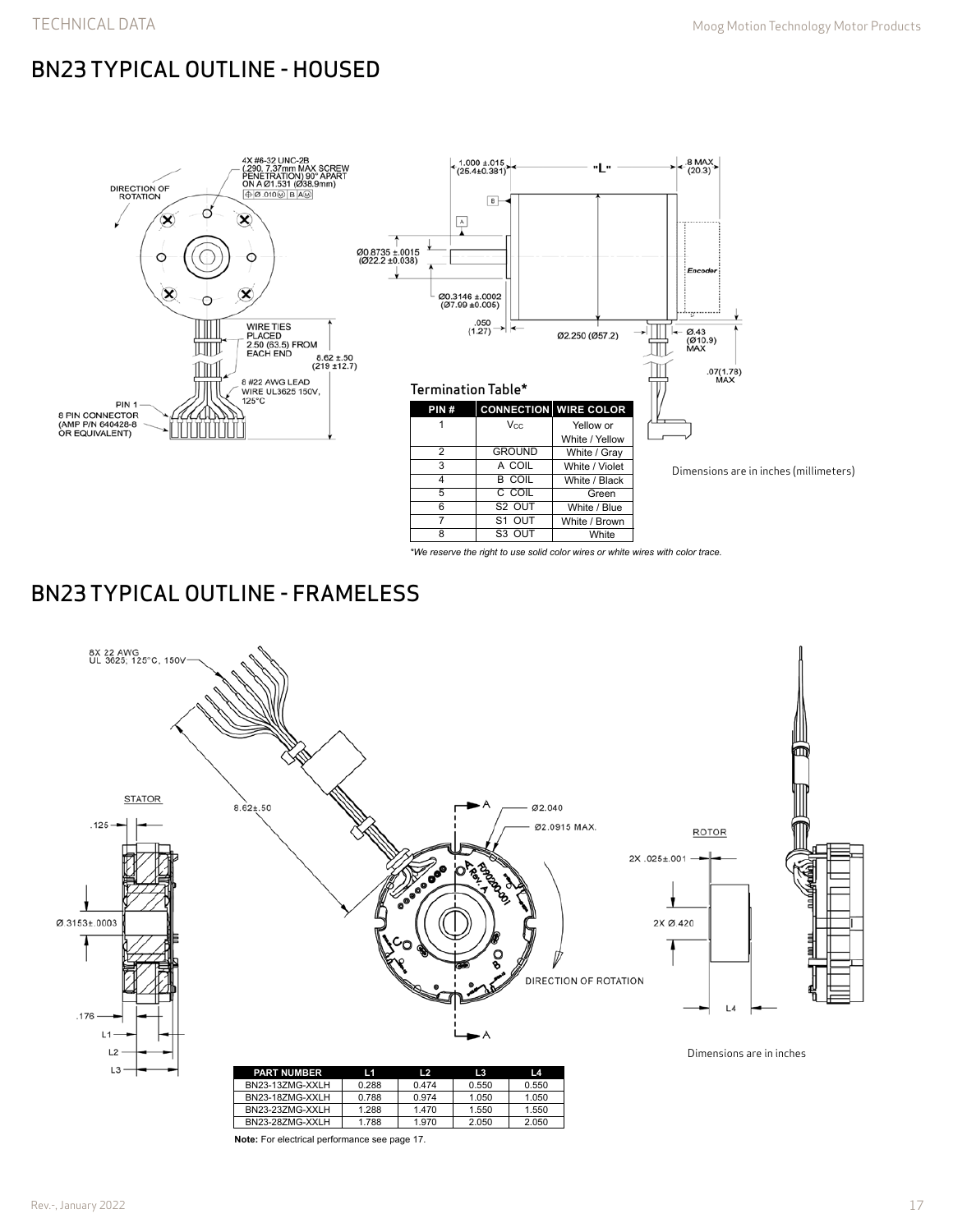# BN23 PERFORMANCE CURVES



**Note:** Intermittent operation is based on a 20% duty cycle of one minute on, four minutes off. Please contact the factory regarding the duty cycle of your application.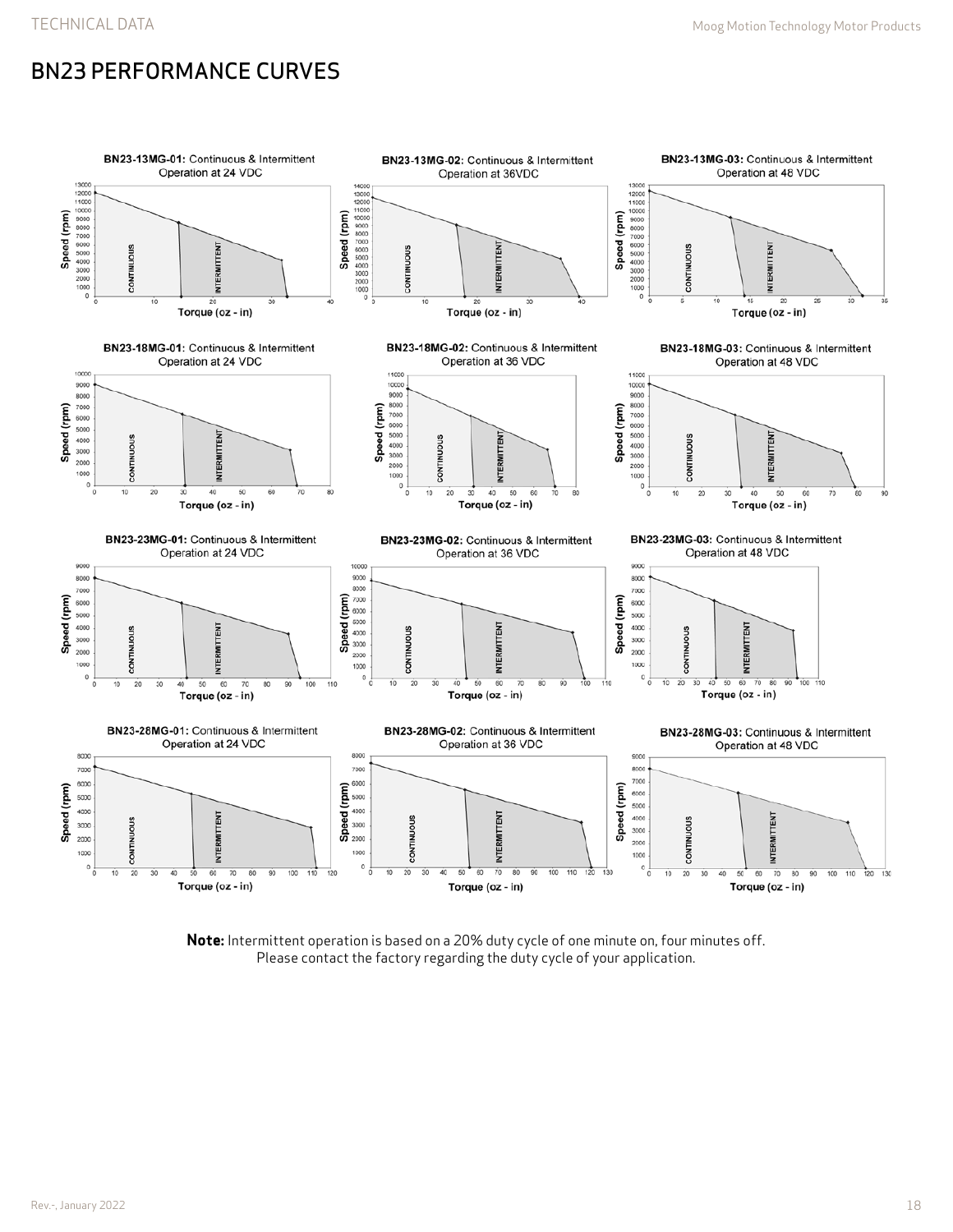### BN23 EU SPECIFICATIONS

#### **Continuous Stall Torque 14.6 - 54.3 oz-in (0.103 - 0.384 Nm) / Peak Torque 35 - 186 oz-in (0.2472 - 1.3134 Nm)**

| Part Number*                    |                              | BN23-13EU-<br>TFO |                 |                 | BN23-18EU-<br><b>TFO</b> |                 |                 | BN23-23EU-□□□□□□□ |             |             | BN23-28EU-<br>T F O |             |             |
|---------------------------------|------------------------------|-------------------|-----------------|-----------------|--------------------------|-----------------|-----------------|-------------------|-------------|-------------|---------------------|-------------|-------------|
| Winding Code**                  |                              | 01                | 02              | 03              | 01                       | 02              | 03              | 01                | 02          | 03          | 01                  | 02          | 03          |
| $L =$ Length<br>inches          |                              | 1.40              |                 |                 | 1.90                     |                 |                 | 2.40              |             |             | 2.90                |             |             |
|                                 | millimeters                  | 35.6              |                 | 48.3            |                          |                 | 60.9            |                   |             | 73.7        |                     |             |             |
| <b>Terminal Voltage</b>         | volts DC                     | 24                | 36              | 48              | 24                       | 36              | 48              | 24                | 36          | 48          | 24                  | 36          | 48          |
| Peak Torque                     | oz-in                        | $\overline{35}$   | $\overline{35}$ | $\overline{35}$ | $\overline{88}$          | $\overline{88}$ | $\overline{88}$ | 143               | 143         | 143         | 186                 | 186         | 186         |
|                                 | Nm                           | 0.2472            | 0.2472          | 0.2472          | 0.6214                   | 0.6214          | 0.6214          | 1.0098            | 1.0098      | 1.0098      | 1.3134              | 1.3134      | 1.3134      |
| <b>Continuous Stall Torque</b>  | oz-in                        | 14.6              | 17.7            | 14.2            | 30.7                     | 31.4            | 35.2            | 42.8              | 44.7        | 42.9        | 50.4                | 54.3        | 53.2        |
|                                 | Nm                           | 0.103             | 0.125           | 0.100           | 0.217                    | 0.221           | 0.248           | 0.303             | 0.315       | 0.303       | 0.356               | 0.384       | 0.376       |
| No-Load Speed                   |                              | 12,200            | 12,500          | 12,300          | 9,100                    | 9,700           | 10,200          | 8,100             | 8,800       | 8,200       | 7,300               | 7,500       | 8,100       |
| <b>Rated Speed</b>              | <b>RPM</b>                   | 8650              | 9060            | 9190            | 6460                     | 7000            | 7130            | 6060              | 6700        | 6250        | 5340                | 5590        | 6140        |
|                                 | rad/sec                      | 906               | 949             | 962             | 676                      | 733             | 747             | 635               | 702         | 655         | 559                 | 585         | 643         |
| Rated Torque                    | oz-in                        | 14.2              | 16.1            | 12.1            | 29.7                     | 29.8            | 32.9            | 40.3              | 42.3        | 41.8        | 49.1                | 51.9        | 48.8        |
|                                 | Nm                           | 0.100             | 0.114           | 0.085           | 0.210                    | 0.210           | 0.232           | 0.285             | 0.299       | 0.295       | 0.347               | 0.366       | 0.345       |
| <b>Rated Current</b>            | Amps                         | 5.80              | 4.30            | 2.38            | 7.75                     | 5.43            | 4.88            | 9.47              | 7.44        | 5.00        | 10.45               | 7.66        | 5.85        |
| <b>Rated Power</b>              | watts                        | 91                | 108             | 82              | 142                      | 154             | 174             | 181               | 210         | 193         | 194                 | 215         | 222         |
| <b>Torque Sensitivity</b>       | oz-in/amp                    | 2.55              | 3.78            | 5.18            | 3.40                     | 4.90            | 6.25            | 3.85              | 5.35        | 7.79        | 4.26                | 6.30        | 7.80        |
|                                 | Nm/amp                       | 0.018             | 0.027           | 0.037           | 0.024                    | 0.035           | 0.044           | 0.027             | 0.038       | 0.055       | 0.030               | 0.044       | 0.055       |
| <b>Back EMF</b>                 | volts/KRPM                   | 1.89              | 2.80            | 3.83            | 2.51                     | 3.62            | 4.62            | 2.85              | 3.96        | 5.76        | 3.15                | 4.66        | 5.77        |
|                                 | volts/rad/sec                | 0.018             | 0.027           | 0.037           | 0.024                    | 0.035           | 0.044           | 0.027             | 0.038       | 0.055       | 0.030               | 0.044       | 0.055       |
| <b>Terminal Resistance</b>      | ohms                         | 0.465             | 0.939           | 1.890           | 0.246                    | 0.507           | 0.800           | 0.178             | 0.347       | 0.715       | 0.181               | 0.366       | 0.576       |
| <b>Terminal Inductance</b>      | mH                           | 0.350             | 0.758           | 1.53            | 0.275                    | 0.580           | 0.930           | 0.220             | 0.420       | 0.900       | 0.230               | 0.490       | 0.770       |
| <b>Motor Constant</b>           | oz-in/sq.rt.watt             | 3.74              | 3.90            | 3.77            | 6.86                     | 6.88            | 6.99            | 9.13              | 9.08        | 9.21        | 10.01               | 10.41       | 10.28       |
|                                 | Nm/sq.rt.watt                | 0.026             | 0.028           | 0.027           | 0.048                    | 0.049           | 0.049           | 0.064             | 0.064       | 0.065       | 0.071               | 0.074       | 0.073       |
| Rotor Inertia                   | oz-in-sec <sup>2</sup> x10-3 | 0.51              | 0.51            | 0.51            | 0.99                     | 0.99            | 0.99            | 1.5               | 1.5         | 1.5         | 1.9                 | 1.9         | 1.9         |
|                                 | $g$ -cm <sup>2</sup>         | 36                | 36              | 36              | 70                       | 70              | 70              | 106               | 106         | 106         | 134                 | 134         | 134         |
| Weight                          | 0Z                           | 8.3               | 8.4             | 8.3             | 13.6                     | 13.7            | 13.8            | 19.1              | 19.1        | 19.1        | 24.4                | 24.7        | 24.5        |
|                                 | q                            | 234.0             | 238.0           | 234.0           | 386.0                    | 389.0           | 391.0           | 542.0             | 542.0       | 542.0       | 693.0               | 699.0       | 694.0       |
| # of Poles                      |                              | 8.0               | 8.0             | 8.0             | 8.0                      | 8.0             | 8.0             | 8.0               | 8.0         | 8.0         | 8.0                 | 8.0         | 8.0         |
| Timing                          |                              | $120^\circ$       | $120^\circ$     | $120^\circ$     | $120^\circ$              | $120^\circ$     | $120^\circ$     | $120^\circ$       | $120^\circ$ | $120^\circ$ | $120^\circ$         | $120^\circ$ | $120^\circ$ |
| Mech. Time Constant             | ms                           | 5.20              | 4.7             | 5.1             | 3.0                      | 3.0             | 2.9             | 2.5               | 2.6         | 2.5         | 2.7                 | 2.5         | 2.5         |
| <b>Electrical Time Constant</b> | ms                           | 0.75              | 0.81            | 0.81            | 1.12                     | 1.14            | 1.16            | 1.24              | 1.21        | 1.26        | 1.27                | 1.34        | 1.34        |
| <b>Thermal Resistivity</b>      | deg. C/watt                  | 2.28              | 2.34            | 3.44            | 2.49                     | 2.67            | 1.81            | 2.36              | 1.89        | 2.35        | 1.93                | 1.80        | 1.86        |
| Speed/Torque Gradient           | rpm/oz-in                    | 250.0             | 213.7           | 257.0           | 88.9                     | 90.6            | 93.3            | 50.6              | 49.6        | 46.7        | 39.9                | 36.8        | 40.2        |

Notes:

1. Motor mounted to a  $6" \times 6" \times 1/4"$  aluminum plate, still air.<br>2. Maximum winding temperature of 155°C.

2. Maximum winding temperature of 155°C.<br>3. Typical electrical specifications at 25°C.

3. Typical electrical specifications at 25°C.<br>4. Data shown for 8 pole motors. Please co<br>5. Motor Terminal Voltages are represental 4. Data shown for 8 pole motors. Please consult factory for 4 pole specifications. 5. Motor Terminal Voltages are representative only; motors may be operated at voltages other than those listed in the table. For assistance please contact our applications engineer.

6. For MS (military style) connector, please specify connector housing and terminal.

7. Data for informational purposes only. Should not be considered a binding performance agreement. For specific applications, please contact the factory.

### BN23 EU TYPICAL OUTLINE



| <b>COLOR</b>  | <b>CONNECTION</b> |
|---------------|-------------------|
| <b>VIOLET</b> | A COIL            |
| <b>GREEN</b>  | C COIL            |
| <b>BLACK</b>  | <b>B COIL</b>     |
| GRAY          | <b>HALL GND</b>   |
| YELLOW        | <b>HALL Vcc</b>   |
| <b>WHITE</b>  | <b>HALL S3</b>    |
| <b>BLUE</b>   | <b>HALL S2</b>    |
| <b>BROWN</b>  | <b>HALL S1</b>    |

*\*We reserve the right to use solid color wires or white wires with color trace.*

Rev.-, January 2022

\*\*Many other winding options are available – consult factory.

\*Many other custom mechanical options are available – consult factory.

Select your options below and place their code in its corresponding block as shown on page 4.

**Termination** L – Leads (std) C – Connector **FREE OPTIONS OF STATE OF STATE OF STATE OF STATE OF STATE OF STATE OF STATE OF STATE OF STATE OF STATE OF STATE** 

M– MS connector H – Hall Effect (std) R – Resolver S – Sensorless

**Other Options** E – Encoder G – Gearhead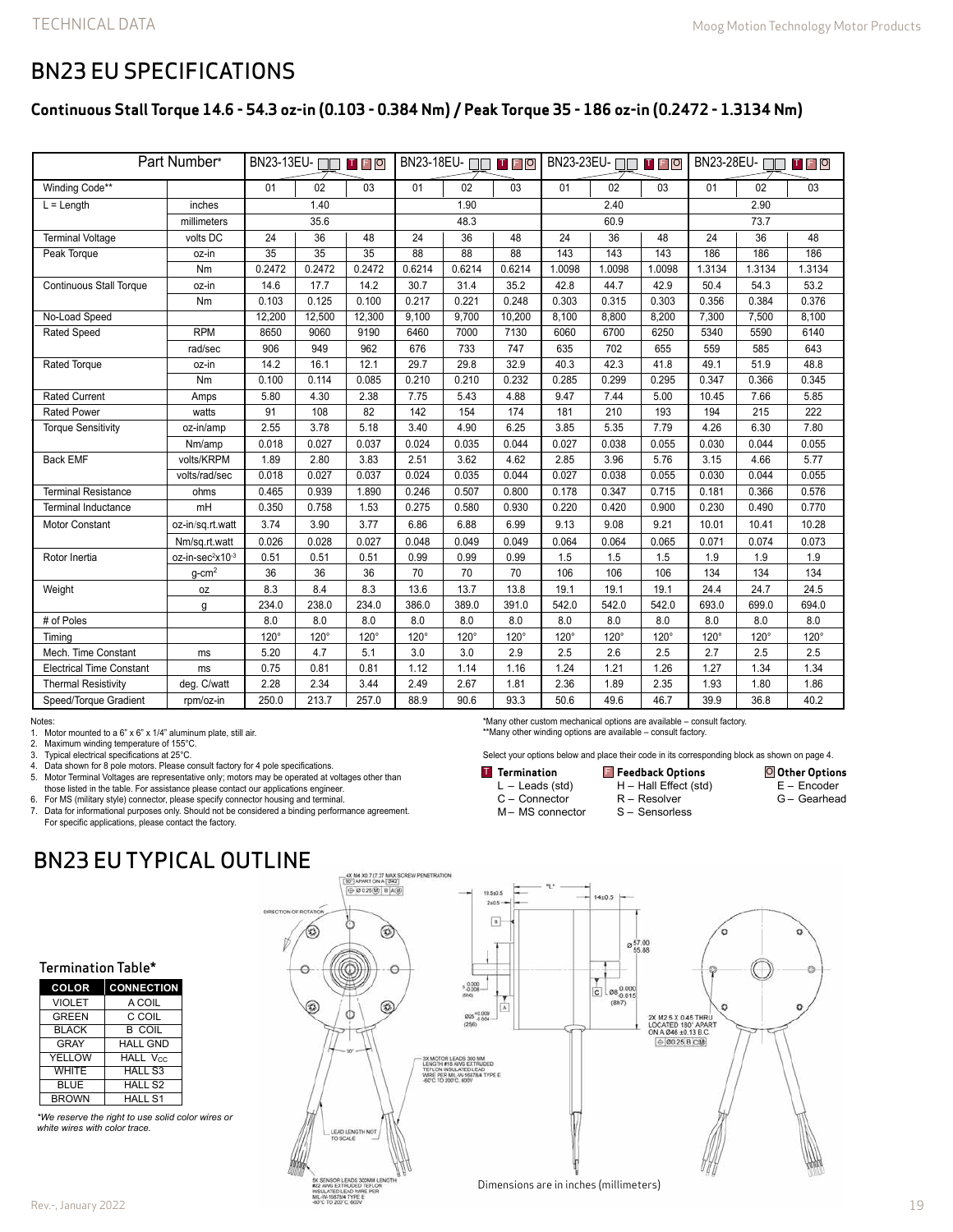# BN23 EU PERFORMANCE CURVES



**Note:** Intermittent operation is based on a 20% duty cycle of one minute on, four minutes off. Please contact the factory regarding the duty cycle of your application.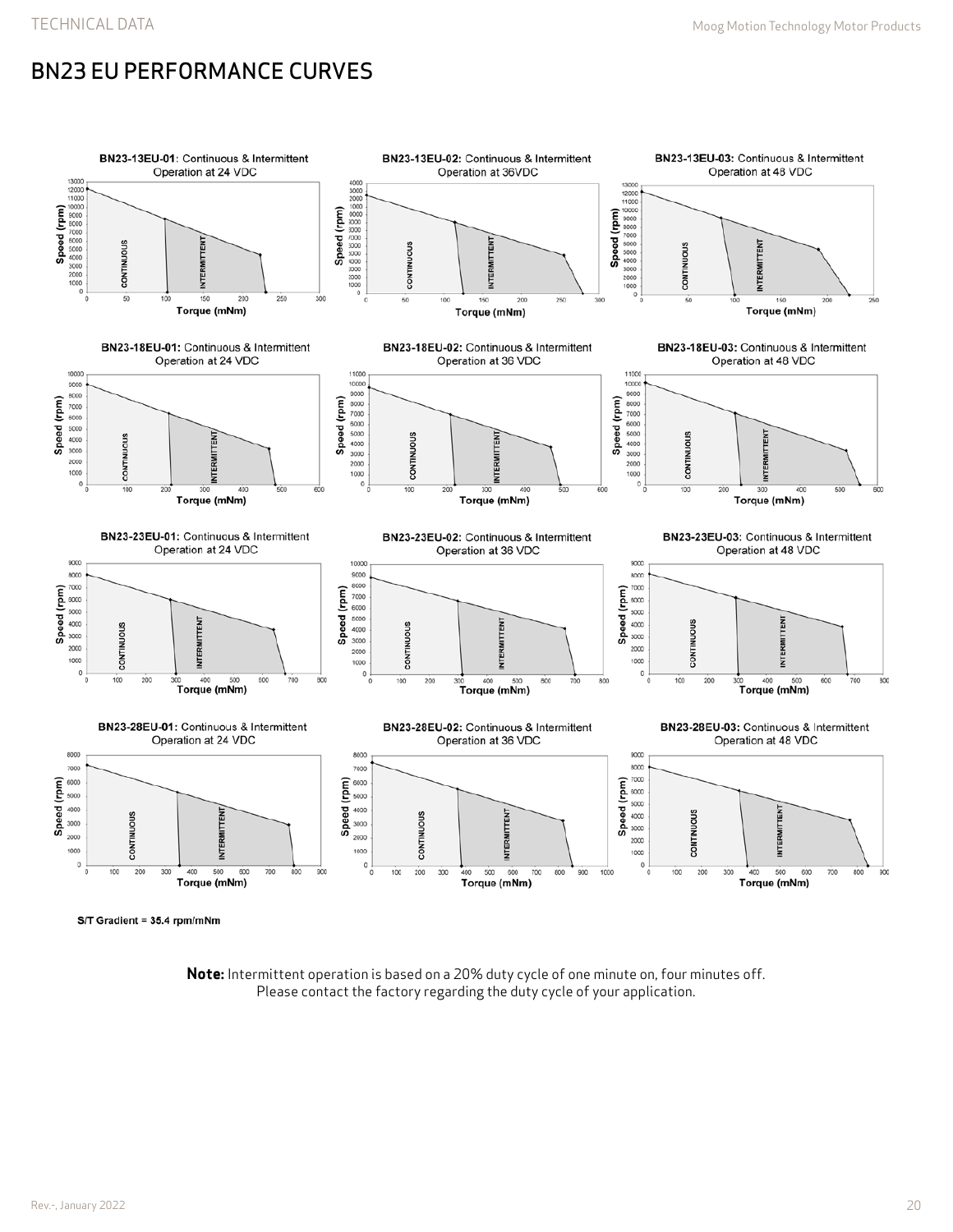### BN23 IP65 SPECIFICATIONS

#### **Continuous Stall Torque 12.6 - 41 oz-in (0.0890 - 0.290 Nm) / Peak Torque 35 - 186 oz-in (0.248 - 1.32 Nm)**

| Part Number*                    |                              | BN23-13IP-<br>TFO |                 |                 | BN23-18IP-<br>TEO |                 |                 | BN23-23IP-<br>TFO |        |             | BN23-28IP-<br>T F O |        |        |
|---------------------------------|------------------------------|-------------------|-----------------|-----------------|-------------------|-----------------|-----------------|-------------------|--------|-------------|---------------------|--------|--------|
| Winding Code**                  |                              | 01                | 02              | 03              | 01                | 02              | 03              | 01                | 02     | 03          | 01                  | 02     | 03     |
| $L = Length$<br>inches          |                              | 2.43              |                 |                 | 2.93              |                 |                 | 3.43              |        |             | 3.93                |        |        |
|                                 | millimeters                  | 61.72             |                 |                 | 74.42             |                 |                 | 87.12             |        |             | 99.82               |        |        |
| <b>Terminal Voltage</b>         | volts DC                     | 24                | 36              | 48              | 24                | 36              | 48              | 24                | 36     | 48          | 24                  | 36     | 48     |
| Peak Torque                     | oz-in                        | $\overline{35}$   | $\overline{35}$ | $\overline{35}$ | $\overline{88}$   | $\overline{88}$ | $\overline{88}$ | 143               | 143    | 143         | 186                 | 186    | 186    |
|                                 | Nm                           | 0.2472            | 0.2472          | 0.2472          | 0.6214            | 0.6214          | 0.6214          | 1.0098            | 1.0098 | 1.0098      | 1.3134              | 1.3134 | 1.3134 |
| <b>Continuous Stall Torque</b>  | oz-in                        | 14.6              | 17.7            | 14.2            | 30.7              | 31.4            | 35.2            | 42.8              | 44.7   | 42.9        | 50.4                | 54.3   | 53.2   |
|                                 | Nm                           | 0.103             | 0.125           | 0.100           | 0.217             | 0.221           | 0.248           | 0.303             | 0.315  | 0.303       | 0.356               | 0.384  | 0.376  |
| No-Load Speed                   |                              | 12,200            | 12,500          | 12,300          | 9.100             | 9.700           | 10,200          | 8.100             | 8,800  | 8,200       | 7,300               | 7,500  | 8.100  |
| <b>Rated Speed</b>              | <b>RPM</b>                   | 8650              | 9060            | 9190            | 6460              | 7000            | 7130            | 6060              | 6700   | 6250        | 5340                | 5590   | 6140   |
|                                 | rad/sec                      | 906               | 949             | 962             | 676               | 733             | 747             | 635               | 702    | 655         | 559                 | 585    | 643    |
| <b>Rated Torque</b>             | oz-in                        | 14.2              | 16.1            | 12.1            | 29.7              | 29.8            | 32.9            | 40.3              | 42.3   | 41.8        | 49.1                | 51.9   | 48.8   |
|                                 | Nm                           | 0.100             | 0.114           | 0.085           | 0.210             | 0.210           | 0.232           | 0.285             | 0.299  | 0.295       | 0.347               | 0.366  | 0.345  |
| <b>Rated Current</b>            | Amps                         | 5.80              | 4.30            | 2.38            | 7.75              | 5.43            | 4.88            | 9.47              | 7.44   | 5.00        | 10.45               | 7.66   | 5.85   |
| <b>Rated Power</b>              | watts                        | 91                | 108             | 82              | 142               | 154             | 174             | 181               | 210    | 193         | 194                 | 215    | 222    |
| <b>Torque Sensitivity</b>       | oz-in/amp                    | 2.55              | 3.78            | 5.18            | 3.40              | 4.90            | 6.25            | 3.85              | 5.35   | 7.79        | 4.26                | 6.30   | 7.80   |
|                                 | Nm/amp                       | 0.018             | 0.027           | 0.037           | 0.024             | 0.035           | 0.044           | 0.027             | 0.038  | 0.055       | 0.030               | 0.044  | 0.055  |
| <b>Back EMF</b>                 | volts/KRPM                   | 1.89              | 2.80            | 3.83            | 2.51              | 3.62            | 4.62            | 2.85              | 3.96   | 5.76        | 3.15                | 4.66   | 5.77   |
|                                 | volts/rad/sec                | 0.018             | 0.027           | 0.037           | 0.024             | 0.035           | 0.044           | 0.027             | 0.038  | 0.055       | 0.030               | 0.044  | 0.055  |
| <b>Terminal Resistance</b>      | ohms                         | 0.465             | 0.939           | 1.890           | 0.246             | 0.507           | 0.800           | 0.178             | 0.347  | 0.715       | 0.181               | 0.366  | 0.576  |
| <b>Terminal Inductance</b>      | mH                           | 0.350             | 0.758           | 1.53            | 0.275             | 0.580           | 0.930           | 0.220             | 0.420  | 0.900       | 0.230               | 0.490  | 0.770  |
| <b>Motor Constant</b>           | oz-in/sq.rt.watt             | 3.74              | 3.90            | 3.77            | 6.86              | 6.88            | 6.99            | 9.13              | 9.08   | 9.21        | 10.01               | 10.41  | 10.28  |
|                                 | Nm/sq.rt.watt                | 0.026             | 0.028           | 0.027           | 0.048             | 0.049           | 0.049           | 0.064             | 0.064  | 0.065       | 0.071               | 0.074  | 0.073  |
| Rotor Inertia                   | oz-in-sec <sup>2</sup> x10-3 | 0.51              | 0.51            | 0.51            | 0.99              | 0.99            | 0.99            | 1.5               | 1.5    | 1.5         | 1.9                 | 1.9    | 1.9    |
|                                 | $q$ -cm <sup>2</sup>         | 36                | 36              | 36              | 70                | 70              | 70              | 106               | 106    | 106         | 134                 | 134    | 134    |
| Weight                          | 0Z                           | 8.3               | 8.4             | 8.3             | 13.6              | 13.7            | 13.8            | 19.1              | 19.1   | 19.1        | 24.4                | 24.7   | 24.5   |
|                                 | q                            | 234.0             | 238.0           | 234.0           | 386.0             | 389.0           | 391.0           | 542.0             | 542.0  | 542.0       | 693.0               | 699.0  | 694.0  |
| # of Poles                      |                              | 8.0               | 8.0             | 8.0             | 8.0               | 8.0             | 8.0             | 8.0               | 8.0    | 8.0         | 8.0                 | 8.0    | 8.0    |
| Timing                          |                              | $120^\circ$       | 120°            | $120^\circ$     | $120^\circ$       | 120°            | 120°            | $120^\circ$       | 120°   | $120^\circ$ | 120°                | 120°   | 120°   |
| Mech. Time Constant             | ms                           | 5.20              | 4.7             | 5.1             | 3.0               | 3.0             | 2.9             | 2.5               | 2.6    | 2.5         | 2.7                 | 2.5    | 2.5    |
| <b>Electrical Time Constant</b> | ms                           | 0.75              | 0.81            | 0.81            | 1.12              | 1.14            | 1.16            | 1.24              | 1.21   | 1.26        | 1.27                | 1.34   | 1.34   |
| <b>Thermal Resistivity</b>      | deg. C/watt                  | 2.28              | 2.34            | 3.44            | 2.49              | 2.67            | 1.81            | 2.36              | 1.89   | 2.35        | 1.93                | 1.80   | 1.86   |
| Speed/Torque Gradient           | rpm/oz-in                    | 250.0             | 213.7           | 257.0           | 88.9              | 90.6            | 93.3            | 50.6              | 49.6   | 46.7        | 39.9                | 36.8   | 40.2   |

Notes:

1. Motor mounted to a  $6" \times 6" \times 1/4"$  aluminum plate, still air.<br>2. Maximum winding temperature of 155°C.

2. Maximum winding temperature of 155°C.<br>3. Typical electrical specifications at 25°C.

3. Typical electrical specifications at 25°C. 4. Motor Terminal Voltages are representative only; motors may be operated at voltages other than those listed in the table. For assistance please contact our applications engineer.

5. Calculated (theoretical) speed/torque gradient. 6. For MS (military style) connector, please specify connector housing and terminal.

7. Data for informational purposes only. Should not be considered a binding performance agreement. For specific applications, please contact the factory.

### BN23 IP65 TYPICAL OUTLINE



\*\*Many other winding options are available – consult factory.

\*Many other custom mechanical options are available – consult factory.

**Termination** – Leads (std) C – Connector

M– MS connector

Select your options below and place their code in its corresponding block as shown on page 4. **Other Options Feedback Options** T F O

H – Hall Effect (std)

G – Gearhead

Termination Table\*

*\*We reserve the right to use solid color wires or white wires with color trace.*

**COLOR CONNECTION** VIOLET | A COIL GREEN C COIL BLACK B COIL<br>GRAY HALL GN GRAY HALL GND<br>YELLOW HALL Vcc  $YELLOW$  HALL V $_{\rm CC}$ <br>WHITE HALL S3 HALL S3 BLUE HALL S2<br>BROWN HALL S1 HALL S1